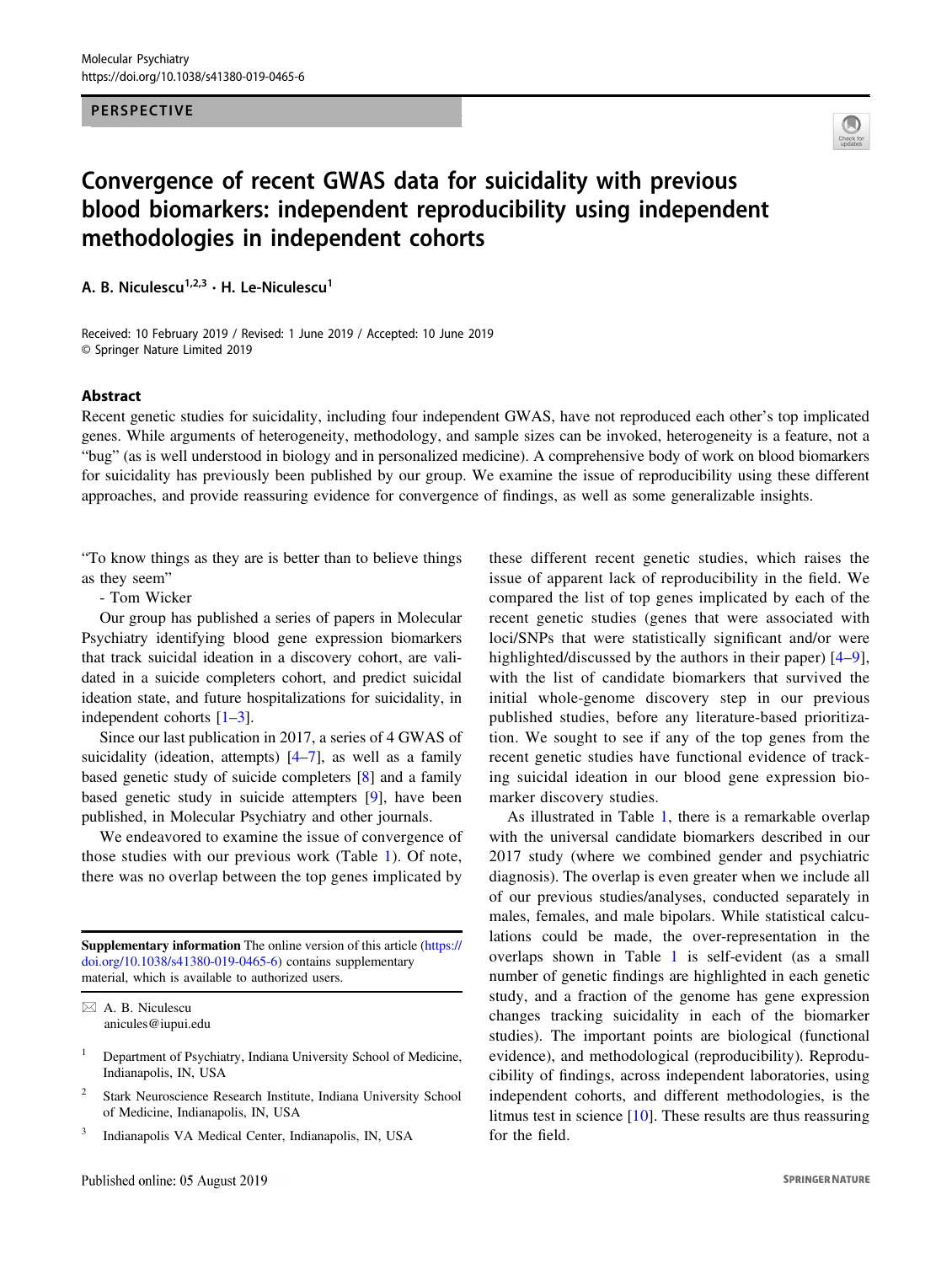<span id="page-1-0"></span>Table 1 Overlap of recent genetic studies for suicidality with previous biomarker studies

| Genetic studies                                                                                                                                                       |                                                                                                                                                                                                                                                                              | <b>Biomarker</b> studies                                                                                                              |                                                                                                                                       |                                                                                                      |                                                                                                                                               |
|-----------------------------------------------------------------------------------------------------------------------------------------------------------------------|------------------------------------------------------------------------------------------------------------------------------------------------------------------------------------------------------------------------------------------------------------------------------|---------------------------------------------------------------------------------------------------------------------------------------|---------------------------------------------------------------------------------------------------------------------------------------|------------------------------------------------------------------------------------------------------|-----------------------------------------------------------------------------------------------------------------------------------------------|
| Study<br>Phenotype<br>(Discovery cohorts)                                                                                                                             | Top<br>genes implicated                                                                                                                                                                                                                                                      | Niculescu et al. [3]<br>Suicidal Ideation<br>(Universal<br>Within-subject $n = 66$ )                                                  | Niculescu et al. [3]<br>Suicidal Ideation<br>(Male bipolar<br>Within-subject $n = 20$ )                                               | Levey et al. $[2]$<br>Suicidal Ideation<br>(Females Within-subject)<br>$n = 12$                      | Niculescu et al.<br>Suicidal Ideation<br>(Males [1] Within-subject<br>$n = 37$                                                                |
| <b>GWAS</b>                                                                                                                                                           |                                                                                                                                                                                                                                                                              |                                                                                                                                       |                                                                                                                                       |                                                                                                      |                                                                                                                                               |
| Levey et al. [7]<br>Severity of suicide<br>attempt<br>(Yale-Penn European<br>Americans (EAs,<br>$n = 2439$ and African<br>Americans (AAs,<br>$n = 3881$               | <b>LDHB</b><br><b>ARNTL2-AS1</b><br>FAH<br><b>CTXND1</b><br>PGBD5<br>NARG <sub>2</sub><br>PHLDB2                                                                                                                                                                             | <b>LDHB</b><br>PHLDB2<br>PGBD5                                                                                                        | PGBD5                                                                                                                                 | FAH<br>PHLDB2                                                                                        | PHLDB2                                                                                                                                        |
| Kimbrel et al. [5]<br>Suicide ideation,<br>Suicide attempt<br>(US Military Veterans;<br>Suicide ideation<br>$n = 138/1433$ ; Suicide<br>attempt $n = 122/1447$        | <b>KCNMB2</b><br><b>ABI3BP</b><br><b>LUZP2</b>                                                                                                                                                                                                                               | <b>KCNMB2</b><br><b>ABI3BP</b>                                                                                                        | LUZP2                                                                                                                                 | <b>KCNMB2</b>                                                                                        | <b>ABI3BP</b><br>LUZP2                                                                                                                        |
| Erlangsen et al. [6]<br>Suicide attempt<br>(Danish population,<br>$n = 6024/44,240$                                                                                   | PDE4B<br><b>FAM114A2</b><br><b>RBFOX2</b><br>PREX1<br><b>KIAA1549L</b>                                                                                                                                                                                                       | PDE4B<br><b>FAM114A2</b><br><b>RBFOX2</b>                                                                                             | PDE4B<br><b>FAM114A2</b><br><b>RBFOX2</b>                                                                                             | PDE4B                                                                                                | <b>RBFOX2</b><br>PREX1                                                                                                                        |
| Stein et al. [4]<br>Suicide attempt<br>(US Military<br>$n = 473/9778$                                                                                                 | <b>MRAP2</b><br><b>CEP162</b>                                                                                                                                                                                                                                                | <b>CEP162</b>                                                                                                                         |                                                                                                                                       | <b>CEP162</b>                                                                                        | <b>CEP162</b>                                                                                                                                 |
| <b>Family-based genetic</b><br>studies                                                                                                                                |                                                                                                                                                                                                                                                                              |                                                                                                                                       |                                                                                                                                       |                                                                                                      |                                                                                                                                               |
| Coon et al. $[8]$<br><b>Suicide completers</b><br>(43 Utah high-risk<br>families, with an<br>average of 6.2 suicides<br>per family)                                   | 207 genes                                                                                                                                                                                                                                                                    | 72/207 (34.8%)<br>ACSL <sub>6</sub><br><b>LACTB</b><br>PRKAG2<br>AGBL2<br><b>GIMAP1</b><br><b>GIMAP7</b><br>HTR <sub>2</sub> A<br>al. | $63/207$ $(30.4\%)$<br>NUB1<br><b>MTNR1A</b><br>STAT1<br><b>SP140</b><br><b>ABCB8</b><br><b>SLC7A1</b><br>HTR <sub>2</sub> A<br>al.   | 89/207 (43%)<br><b>FNDC3A</b><br>ETV2<br>ADAM10<br>RCBTB2<br>CYP4V2<br><b>GIMAP4</b><br>HTR2A<br>al. | $65/207$ $(31.4\%)$<br><b>SLC7A1</b><br><b>GIMAP5</b><br>AOP9<br><b>ALDH1A2</b><br>PRKAG2<br><b>RHEB</b><br><b>MSRA</b><br>al.                |
| Sokolowski et al. [9]<br>Suicide attempt<br>(Ukraine population,<br>family based<br>study, trios,<br>$N = 498$ offspring with<br>medically severe<br>suicide attempt) | <b>CACHD1</b><br><b>CACNA1D</b><br>CR <sub>1</sub><br><b>CRISPLD2</b><br><b>GABRR2</b><br><b>GNAS</b><br><b>GRIN2B</b><br><b>GSN</b><br>МАРЗК9<br>PFN <sub>2</sub><br>PRSS3<br><b>RALGPS1</b><br><b>RETREG1</b><br><b>RNASEH2B</b><br><b>SYTL3</b><br><b>TSPAN2</b><br>UBE2H | <b>CACNA1D</b><br>CR1<br><b>GRIN2B</b><br>GSN<br><b>RALGPS1</b><br><b>RNASEH2B</b><br><b>SYTL3</b><br>UBE2H                           | CR <sub>1</sub><br><b>GNAS</b><br><b>GSN</b><br>МАРЗК9<br><b>RALGPS1</b><br><b>RNASEH2B</b><br><b>SYTL3</b><br><b>TSPAN2</b><br>UBE2H | PRSS3<br><b>RALGPS1</b><br><b>TSPAN2</b>                                                             | <b>CACNA1D</b><br>CR1<br><b>CRISPLD2</b><br><b>GNAS</b><br><b>GSN</b><br><b>RALGPS1</b><br><b>RNASEH2B</b><br><b>SYTL3</b><br>TSPAN2<br>UBE2H |

On a methodological note, it is possible that different approaches have different sample size requirements, and different challenges in accruing those sample sizes. As we show here, our within-subject longitudinal gene expression studies tracking a quantitative phenotype (severity of suicidal ideation), conducted with dozens of subjects, are comparable to larger family based genetic studies for a strong categorical phenotype (suicide completion), with hundreds of subjects, and to case-control genetic (GWAS) studies conducted with thousands or tens of thousands of subjects.

Of interest, the genes that overlap between our biomarker studies and the genetic studies were by and large not among the top predictive biomarkers for suicidality identified by us at the end of our biomarker studies  $[1-3]$  $[1-3]$  $[1-3]$  $[1-3]$ . It is possible that SNP-level signal strength and reproducibility, as are